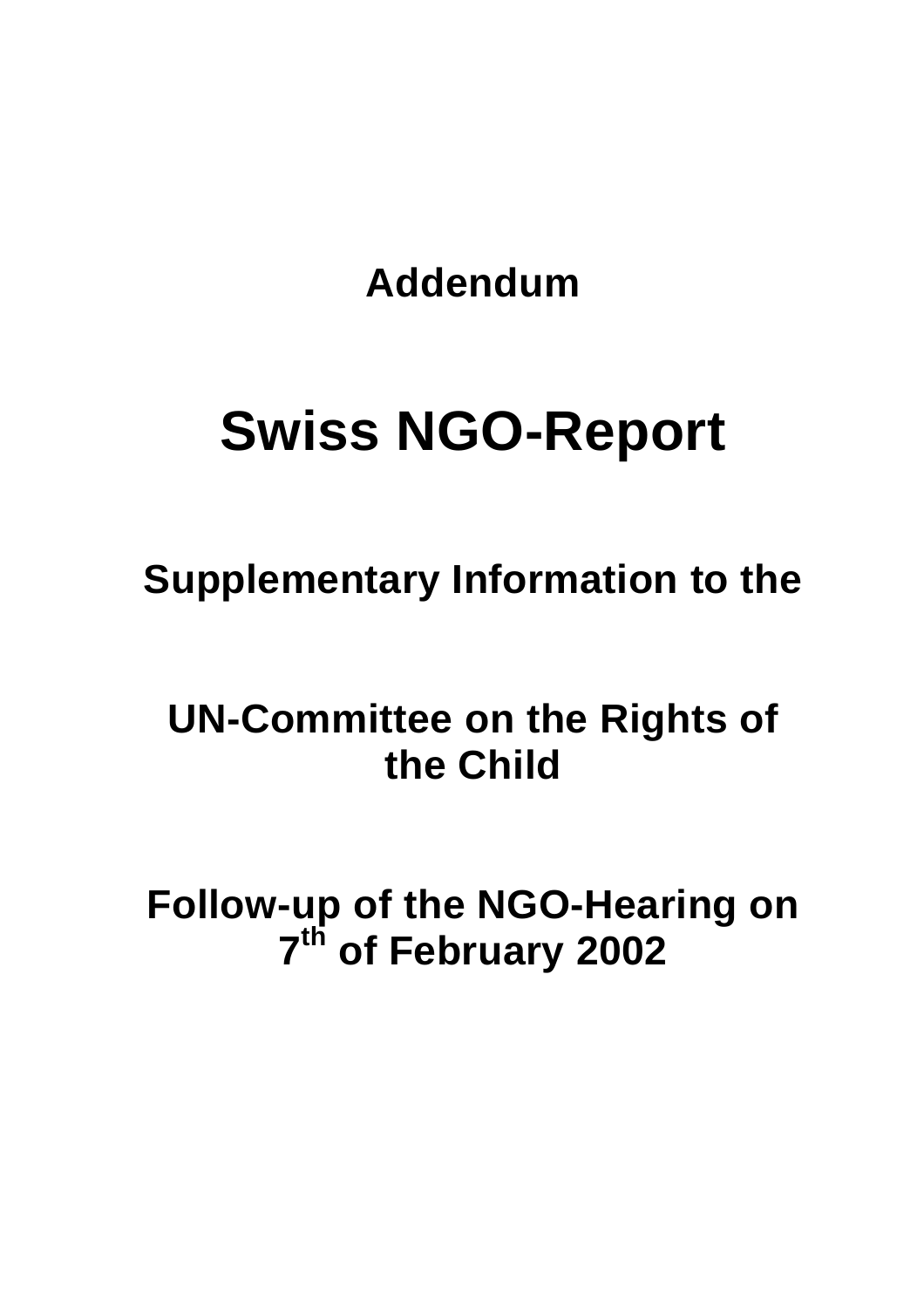**INDEX** 

| IMPACT OF FEDERALISM ON CHILD AND FAMILY POLICY _______________________________4            |   |
|---------------------------------------------------------------------------------------------|---|
|                                                                                             |   |
|                                                                                             |   |
|                                                                                             |   |
|                                                                                             |   |
|                                                                                             |   |
|                                                                                             |   |
|                                                                                             | 8 |
| The model of the canton of Ticino: Example for a nation-wide legislation on a means-        |   |
|                                                                                             |   |
| Recommendations for the nation-wide introduction of a means-tested benefit system in        |   |
|                                                                                             |   |
|                                                                                             | 9 |
| Health insurance premiums - a burden for families with a low income ______________________9 |   |
|                                                                                             |   |

ANNEXES (pdf-files, available only in French) 14

Annexe A: Prestations en cas de besoin versées aux parents dans les cantons

Annexe B: Assurance-maladie : Primes cantonales moyennes pour enfants (de 0 à 18 ans) de 1997 à 2002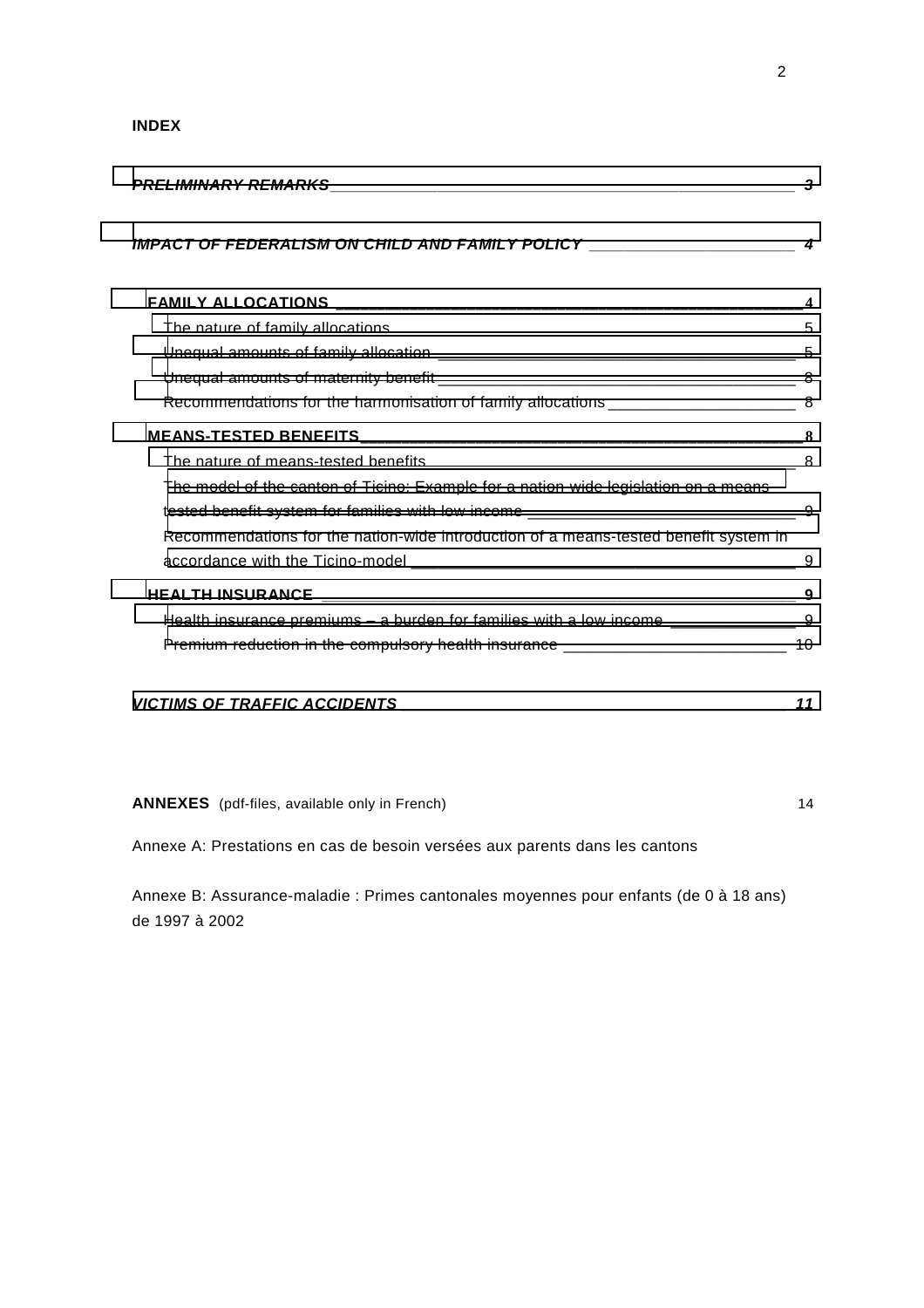# <span id="page-2-0"></span>**PRELIMINARY REMARKS**

On the  $7<sup>th</sup>$  of February 2002, the UN-Committee on the Rights of Child invited representatives of non-governmental organisations to comment on their joint report «Swiss NGO-Report, Commentary to the report of the Swiss Government to the UN-Committee on the Rights of the Child» that was submitted in October 2001.

In the course of this hearing the UN-Committee on the Rights of the Child raised a number of questions which the present report will try to answer. The authors hope that the respective responses will help clarify the raised issues, but also regrets that – due to the shortage of available data – the present report remains incomplete. Therefore, in the view of the organisations it is imperative to improve the availability of data on all matters concerning children.

The present report focuses foremost on the question to which extent the federal structure of Switzerland results in unequal treatment of children. This question will be addressed by looking at the various cantonal systems with respect to family allocations, means-tested benefits and health insurance schemes. In its second part the report will concentrate on providing further information on the high incidences of juvenile traffic victims in Switzerland.

The hearing on the  $7<sup>th</sup>$  of February also requested further information about the situation of children of travelling families in Switzerland. Investigations and inquiries to the «Radgenossenschaft der Landstrasse» (Travellers' Co-operative), an organisation committed to serve the interest of travelling families in Switzerland, have shown that, due to the lack of hard data, statements about the situation of juvenile travellers are not possible at the present moment. However, we hope to be able to provide information on this subject in Switzerland's second State report to the UN-Committee on the Rights of the Child.

The organisations will be pleased to provide the UN-Committee on the Rights of the Child with any further information it should require.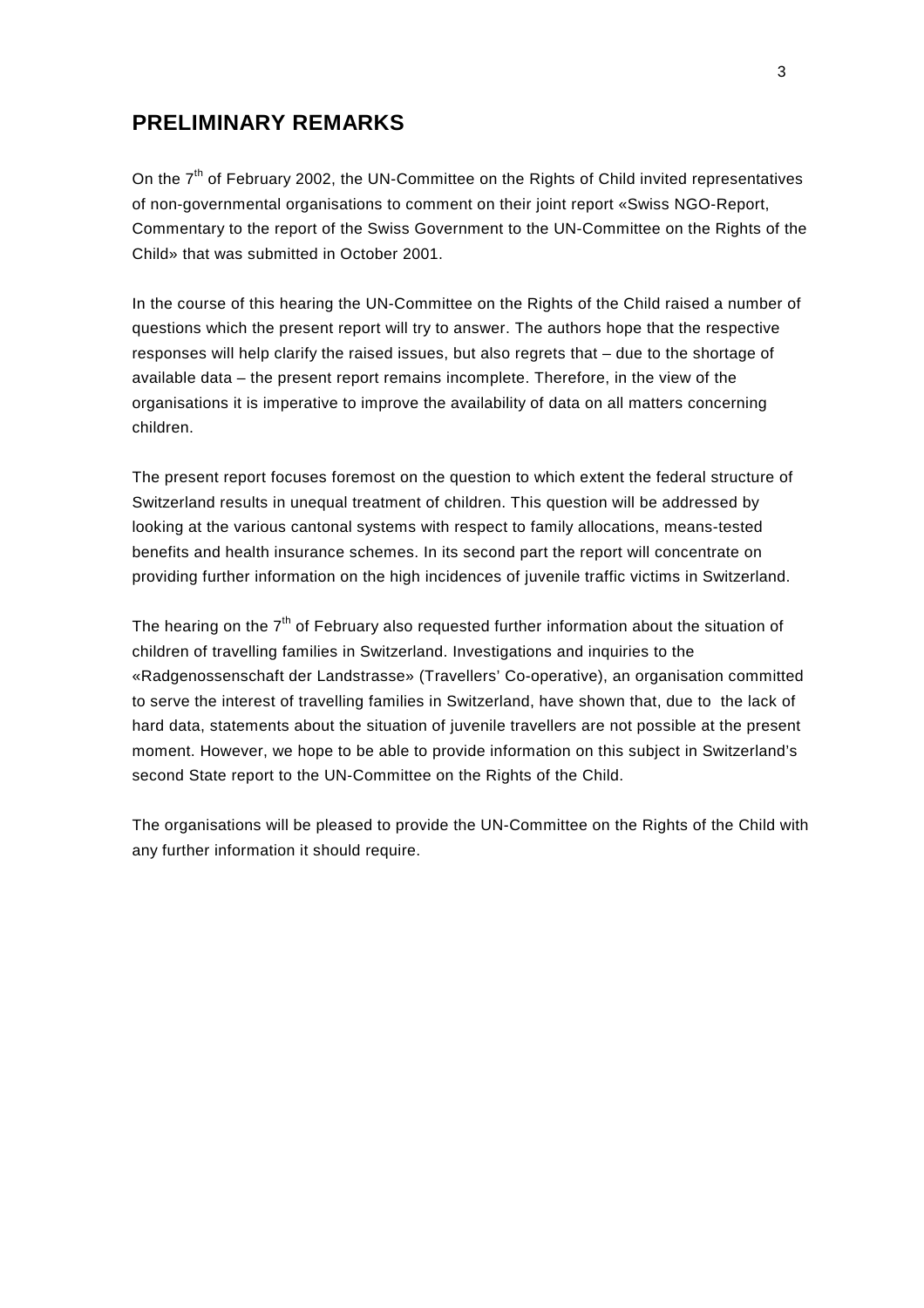# <span id="page-3-0"></span>**IMPACT OF FEDERALISM ON CHILD AND FAMILY POLICY**

In its State report the Swiss Government frequently<sup>3</sup> refers to the Swiss federal structure and to the sovereignty of the cantons in matters such as compulsory education, imprisonment, health policy, promotion of culture as well as central aspects of social and family policy.

The cantonal authority in these matters constitutes one of the pillars of Switzerland's governmental system. However, in our context the sovereignty of the cantons poses a problem because the Swiss Government as the signatory of the Convention on the Rights of the Child has but limited influence on the implementation of the Federal Convention by the cantons.

The restricted authority of the federal Government can be demonstrated in the field of education. Whilst compulsory education is enshrined in the Federal Constitution, it is the cantons and the municipalities who are responsible for the organisation and financing of the educational system. As a result of the fact that the Confederation has no legislative competence in this matter, Switzerland has 26 different cantonal systems of education. This situation may cause difficulties for children if their families, for professional or other reasons, have to move to another canton. Since curricula as well as the definition of the various class grades differ from canton to canton, parents may well be obliged to accept that the mother and children remain in one canton whilst the father moves to the canton where his work is located.

The federal system may serve the population well in many ways, but the principle of subsidiarity may in certain respects, namely as far as child and family policy is concerned, hinder the coherent implementation of the Convention on the Rights of the Child and result in unequal treatment of children and their families.

The following observations intend to illustrate this problem by referring to the various cantonal systems with respect to family allocations, means-tested benefits and health insurance contributions. However, the report does not claim to be complete in this matter.

## **FAMILY ALLOCATIONS**

The Confederation's restricted competence in the area of family policy is stipulated in article 116 of the Federal Constitution. According to this article the Confederation, in fulfilling its task, shall take into account the needs of the family. In addition to this general regulation the article mentions the Confederation's competence to legislate on family allocations and to operate a family compensation fund. However, as yet the Confederation has only adopted legislation on the family allocations for the agricultural sector and for federal employees<sup>4</sup>.

 3 §17, §18, §25, §59, §93, §243, § 249, §255, §372, §494, §499, §594, §608, §628, §713 in the Report of the Swiss Government.

<sup>4</sup> http://www.bsv.admin.ch/fam/grundlag/d/politik.htm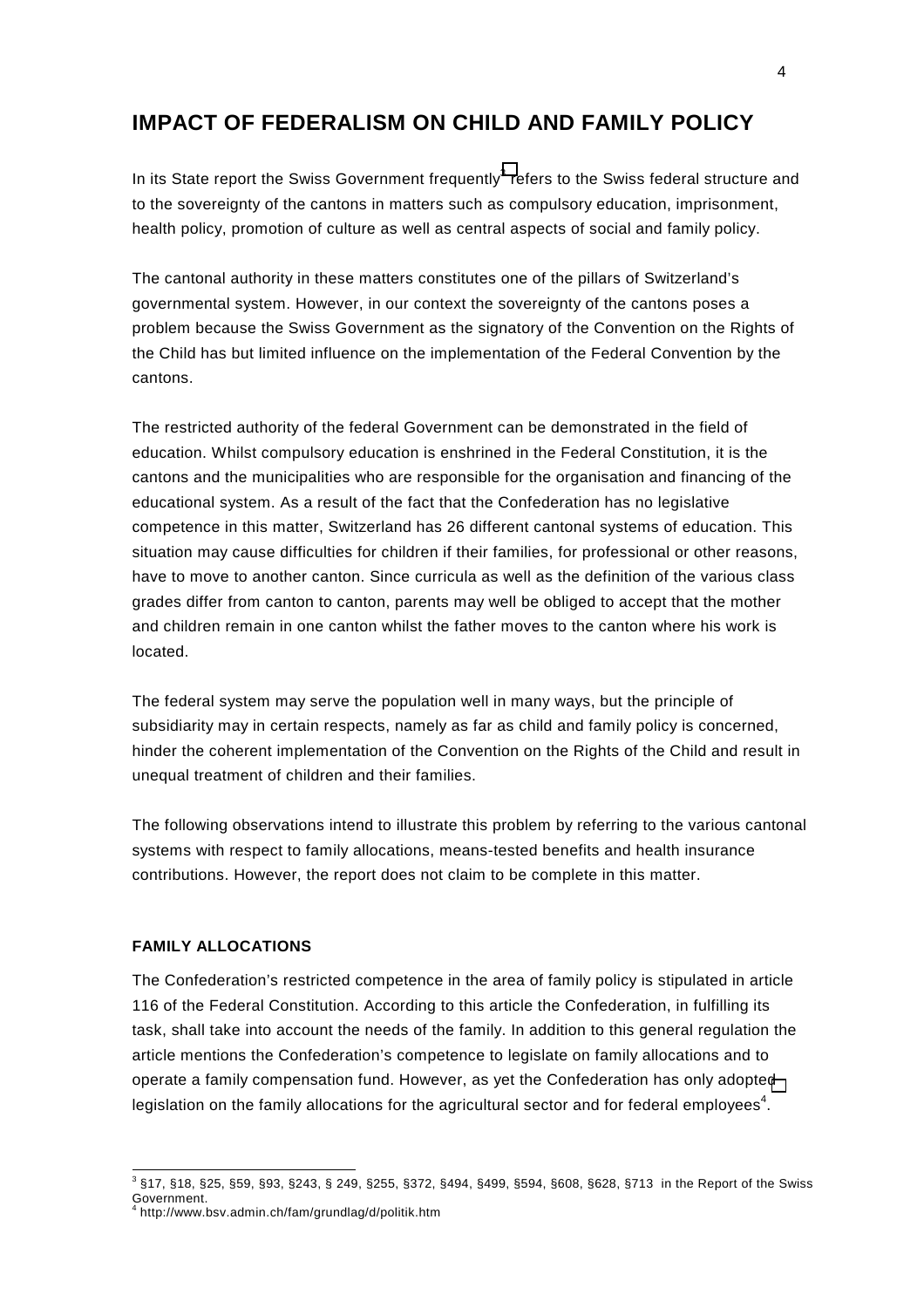<span id="page-4-0"></span>For this reason, family allocations (child allowance, education allowance and maternity benefits) are not regulated in a nationwide, coherent manner, but each canton adopts its own laws on the entitlement to and types and amounts of allocations. As a result, Swiss employees are confronted with 26 different cantonal family allocation systems.

# *The nature of family allocations*

Family allocations form part of the social insurance services. However, family allocations serve a very different purpose than other services of that kind since they are not considered a replacement of but a supplement to salary income. When gainful employment is interrupted or abandoned, family allocations usually are cancelled as well. In other words: Family allocation is generally only paid to parents who are part of the active work force.

## *Unequal amounts of family allocation*

The present system in Switzerland denies some population groups the right to receive family allocation. Employees are entitled to family allocation, the self-employed do enjoy this right only in some cantons (and depending on their level of income), and unemployed residents receive family allocation only in exceptional cases.

• In only nine cantons, the self-employed are entitled to receive family allocations: Lucerne, Uri, Schwyz, Zug, Schaffhausen, Appenzell Inner-Rhodes, Appenzell Outer-Rhodes, St. Gall, Grisons.

The remaining 17 cantons do not pay family allocation to self-employed persons.

• In only four cantons, namely in the cantons of Valais, Fribourg, Geneva and Jura, residents outside the labour force can – under certain conditions – claim the right to receive family allocation.

The remaining 22 cantons do not pay any family allocation to unemployed residents.

The number of affected children in both populations groups, the self-employed and the unemployed, is not known. For this reason, the organisations once again emphasise the need to study this situation further and to improve the availability of relevant data.

The following table shows that the amount of family allocation varies substantially from canton to canton and lies between 150 and 260 Swiss francs per month.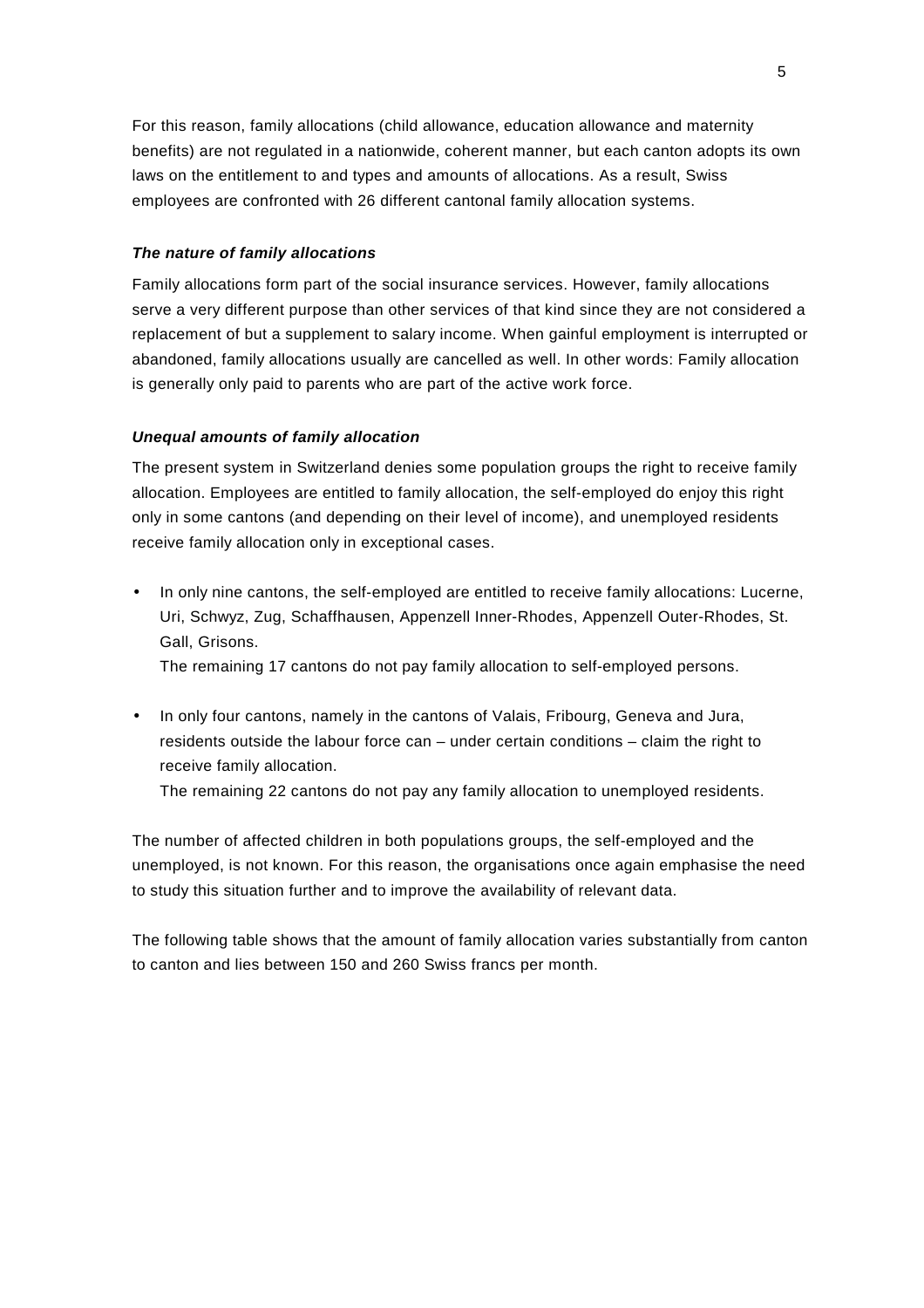| Canton           | Amount per child and |                        | <b>Age limit</b> |              | <b>Maternity benefit</b> |
|------------------|----------------------|------------------------|------------------|--------------|--------------------------|
|                  | month                |                        |                  |              |                          |
|                  | Child                | <b>Education</b>       | General          | Specific $2$ |                          |
|                  | allowance            | allowance <sup>1</sup> |                  |              |                          |
| ZH               | $170/195^{3,4}$      |                        | 16               | 20/25        |                          |
| <b>BE</b>        | $160/190^{3}$        |                        | 16               | 20/25        |                          |
| LU               | $165/195^3$          | 225                    | 16               | 18/25        | 800 <sup>5</sup>         |
| <b>UR</b>        | 190                  |                        | 16               | 18/25        | 1000                     |
| <b>SZ</b>        | 160                  |                        | 16               | $18/25^{6}$  | 800                      |
| <b>OW</b>        | 170                  |                        | 16               | 25/25        |                          |
| <b>NW</b>        | $175/200^3$          |                        | 16               | 18/25        |                          |
| GL               | 160                  |                        | 16               | 18/25        |                          |
| ZG               | $230/280^{7}$        |                        | 16               | 20/25        |                          |
| <b>FR</b>        | $210/230^{7}$        | 270/2907               | 15               | 20/25        | 1500 <sup>8</sup>        |
| <b>SO</b>        | 175                  |                        | 18               | $18/25^{9}$  | 600                      |
| <b>BS</b>        | 150                  | 180                    | 16               | 25/25        |                          |
| <b>BL</b>        | 150                  | $180^{10}$             | 16               | 25/25        |                          |
| <b>SH</b>        | 160                  | 200                    | 16               | 18/25        |                          |
| <b>AR</b>        | 170                  |                        | 16               | 18/25        |                          |
| AI               | $180/185^7$          |                        | 16               | 18/25        |                          |
| SG               | 170/1907             | 190                    | 16               | 18/25        |                          |
| GR               | 150                  | 175                    | 16               | $20/25^{11}$ |                          |
| AG               | 150                  |                        | 16               | 20/25        |                          |
| TG               | 190                  |                        | 16               | 18/25        |                          |
| ΤI               | 183                  |                        | 15               | $20/20^{12}$ |                          |
| $VD^{16}$        | $150^{13}$           | 195                    | 16               | $20/25^{11}$ | $1500^{8, 14}$           |
| VS               | $260/344^{7}$        | 360/4447               | 16               | 20/25        | $1500^{8, 15}$           |
| NE <sup>17</sup> | 160/180              | 220/240                | 16               | $20/25^{11}$ | 1000                     |
|                  | 200/250              | 260/310                |                  |              |                          |
| <b>GE</b>        | $200/220^{3}$        |                        | 18               | 18/18        | $1000^8$                 |
| JU               | 154/17818            | 206                    | 16               | $25/25^{8}$  | $782^8$                  |
|                  | $132^{19}$           | $132^{19}$             |                  |              |                          |

Cantonal family allocations for employees with children in Switzerland As per 1st of January 2002

 $1$  The education allowance replaces the child allowance; cantons that do not pay education allowance generally grant child allowance until the child has completed his or her education, but not beyond the specific age limit. **The table only shows the education allowance if it exceeds the child allowance.**

2 The first figure applies to disabled children (ZH: children partially unfit to work), the second to children in education.

 $3$  ZH, BE and LU: The first amount applies to children up to the age of 12 years, the second to children above 12 years of age. NW: The first amount applies to children up to the age of 16 years,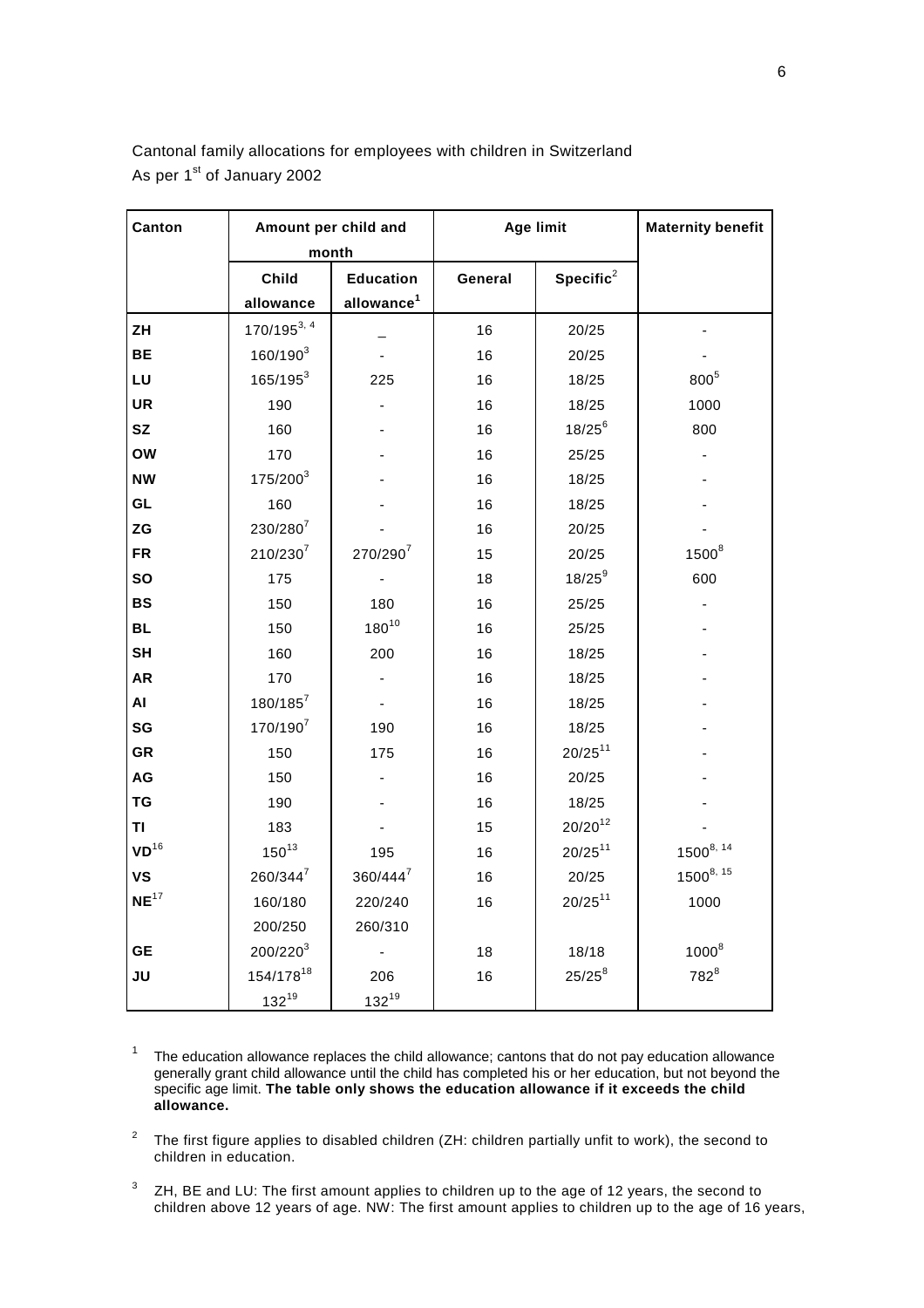the second to children above 16 years of age. GE: The first amount applies to children up to the age of 15 years, the second to children above 15 years of age.

- 4 When exactly in 2002 the relevant legislation enters into force is not yet known. Up to that date the present amount of 150 Swiss francs will be applicable.
- 5 Maternity benefit is restricted to children born in Switzerland and registered in a Swiss birth register.
- 6 Employees are entitled to receive family allowance for legitimate children residing abroad until completion of the  $16<sup>th</sup>$  year.
- 7 The first amount applies to the first two children, the second to the third and any further child.
- 8 The allocation applies also to adopted children.
- 9 The age limit for children who are disabled since birth or childhood is 25 years.
- $10$  The allowance amounts to 150 francs for children in education residing abroad.
- 11 Children receiving invalidity insurance payments are not entitled to allowances. The cantons of Ticino and Vaud pay 50% of the child allowance if the child is entitled to 50% of the invalidity insurance payments and Ticino upgrades the child allowance to  $\frac{3}{4}$  if  $\frac{1}{4}$  of the invalidity insurance payments are granted.
- $12$  Applies to disabled children in special education and children in Swiss education.
- $13$  The third and every further child receives an additional 170 francs provided he or she resides in Switzerland. Disabled children between the age of 16 and 20 years are entitled to receive a child allowance of 195 francs.
- <sup>14</sup> The maternity benefit is doubled in case of multiple-births or if more than one child is adopted at the same time.
- $15$  The maternity benefit is doubled in case of multiple-births or if more than one child is adopted at the same time.
- $16$  Legal minimum; funds can increase this amount depending on their financial capacity.
- $17$  Shown amounts apply in the given order to the first, second, third and forth (further) child.
- $18$  The first amount applies to families with one or two children, the second to families with three and more children.
- Beneficiaries of child or education allowances receive a household allowance of 132 francs per months.

*Source: Federal Office for Social Security, Arten und Ansätze der Familienzulagen (Types and amounts of family allocations), as per 1st of January 2002.*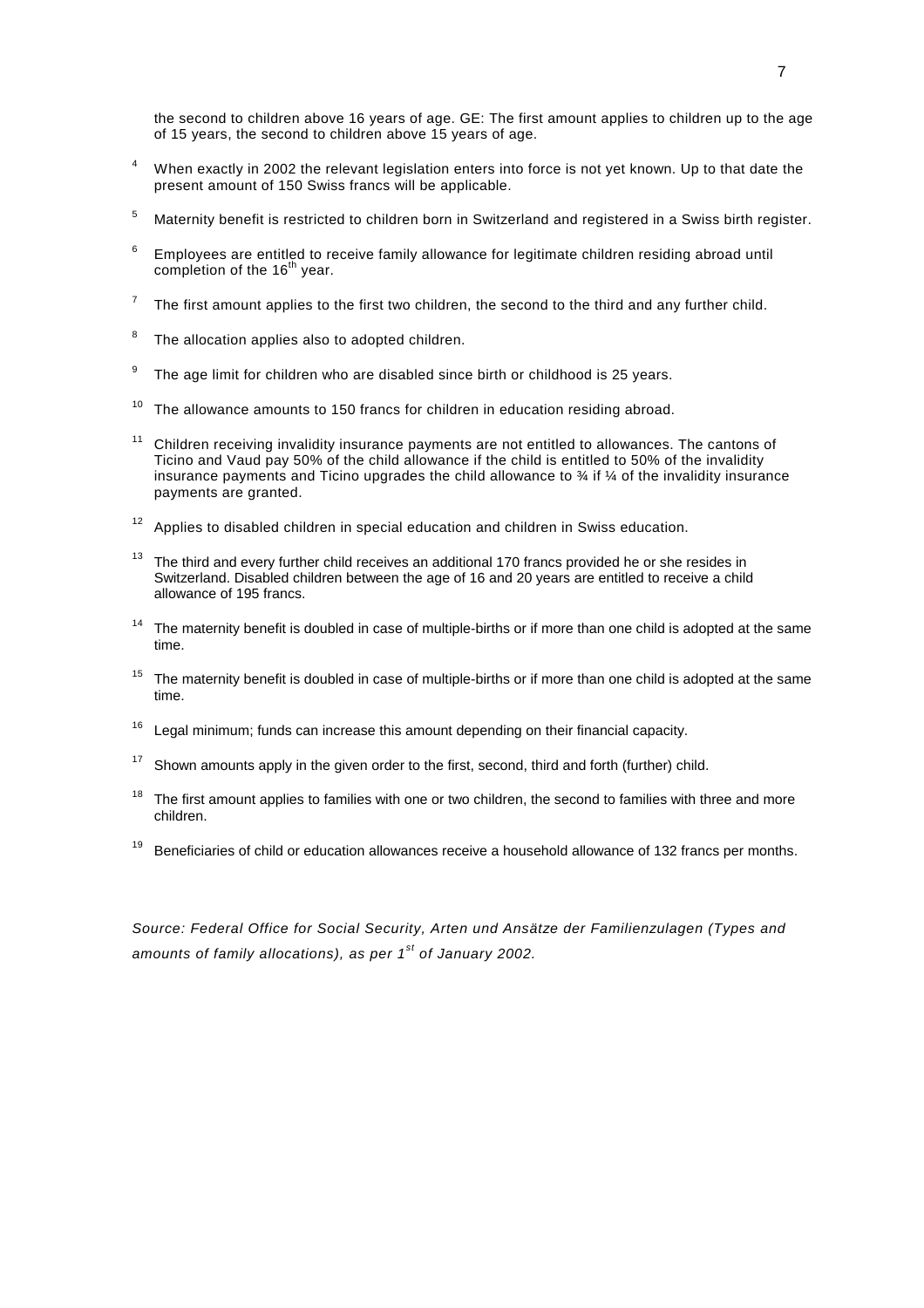#### <span id="page-7-0"></span>*Unequal amounts of maternity benefit*

Maternity benefit is a one-time payment to parents after the birth of a child. The above table shows considerable differences between cantonal policies with respect to maternity benefit.

- Parents residing in the following cantons have no right to receive maternity benefit: ZH, BE, OW, NW, GL, ZG, BS, BL, SH, AR, AI, SG, GR, AG, TG, TI.
- The canton of Solothurn pays maternity benefit amounting to 600 Swiss francs; next in line with 782 francs is the canton of Jura. Parents residing in the cantons of Lucerne and Obwalden receive 800 francs whilst residents of the cantons Uri, Neuchâtel and Geneva receive 1000 francs. The highest amount of 1500 francs is paid in the cantons of Fribourg, Vaud and Valais.

#### *Recommendations for the harmonisation of family allocations*

In view of overcoming the existing differences with respect to child allowance, Pro Familia Switzerland, the umbrella organisation of family organisations in Switzerland, and the Eidgenössische Koordinationskommission für Familienfragen (Federal Coordination Commission for family matters) have recommended the nation-wide introduction of a harmonised system based on the principle «one child – one allowance». Both institutions propose to stipulate a minimum amount of 200 francs to be paid to all parents (self-employed, unemployed, part-time and full time employees). This amount is in line with the recommendations, which the Nationalrätliche Kommission für Soziale Sicherheit und Gesundheit (Commission for Social Security and Health of the National Council) has proposed in 1995. So far no respective draft has been submitted to Parliament.

#### **MEANS-TESTED BENEFITS**

#### *The nature of means-tested benefits*

Means-tested benefits are structured in accordance with **supplementary benefits<sup>5</sup>; they are a** mix between social insurance and social welfare benefits. Whilst in principle there is legal entitlement to receive benefits, entitlements as well as granted amounts are dependent on the claimant's level of income.

Only eleven cantons (Zurich, Lucerne, Glarus, Zug, Fribourg, Schaffhausen, St. Gall, Grisons, Ticino, Vaud and Neuchâtel) pay means-tested benefits to needy mothers and – in certain cases fathers – of small children. The duration for which benefits can be claimed varies considerably from canton to canton (between 6 months and 2 years). Conditions for eligibility and waiting periods (no waiting periods up to three years of domicile in the canton) also differ. (see annex A).

 5 Supplementary benefits may be claimed when the family income is not sufficient to meet minimal living costs. Supplementary benefits are means-tested and granted on demand. They are not social welfare benefits. Beneficiaries have to fulfil certain personal and economic prerequisites. There must be overspending, that is the family income must be too small to meet their legally accepted expenses.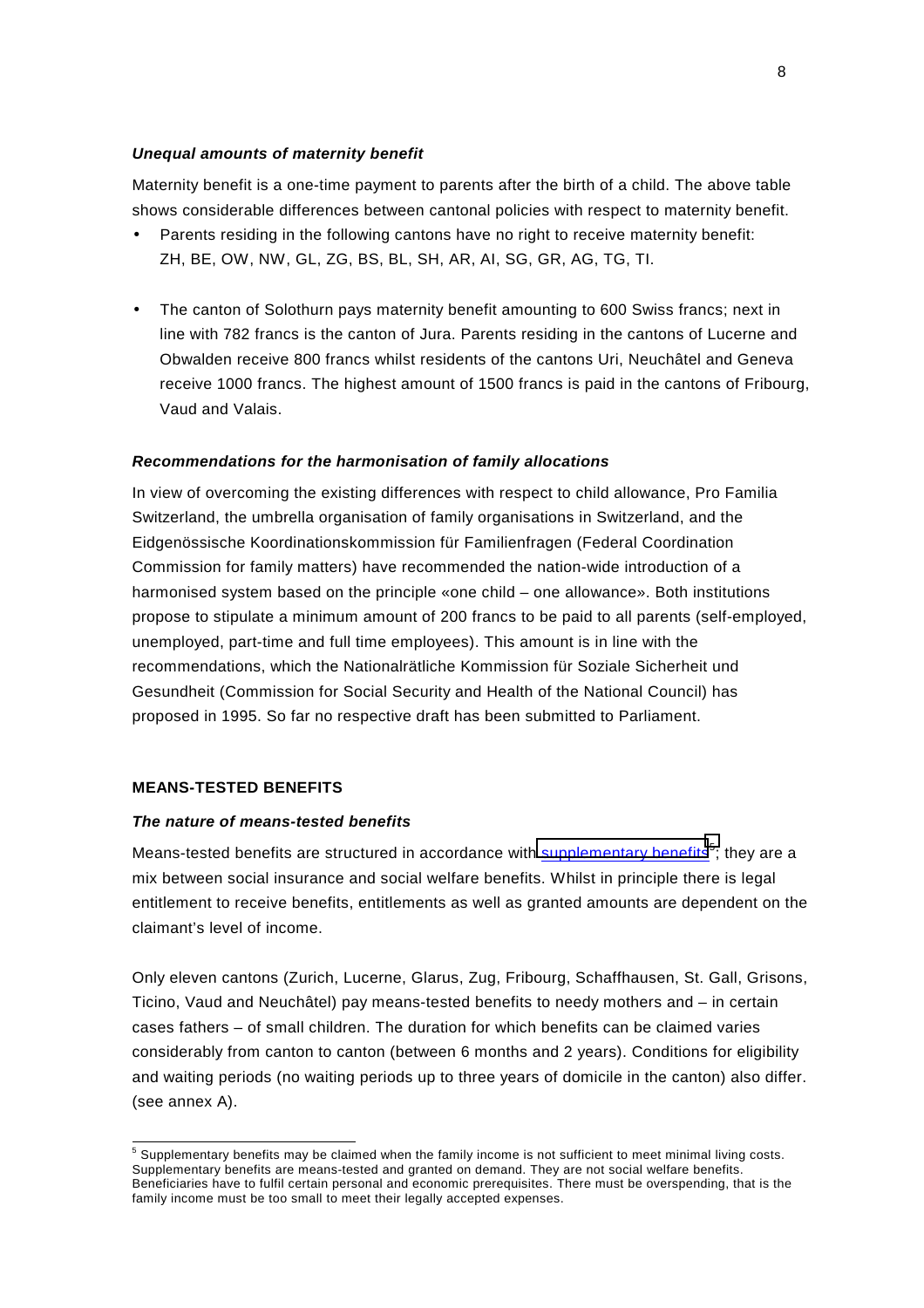# <span id="page-8-0"></span>*The model of the canton of Ticino: Example for a nation-wide legislation on a meanstested benefit system for families with low income*

Ticino is the only canton that has introduced a means-tested benefit system providing benefits for a child until the completion of the  $15<sup>th</sup>$  year if the child's family is in need. In addition to income-neutral child and education allowances amounting to 183 francs, this model knows two further allowances for families on a low income:

- Supplementary benefit for children between 0 and 14 years of age (up to the 15<sup>th</sup> birthday) and
- Infant supplementary benefit for households with children between 0 and 2 years of age and an income that – after reception of supplementary benefit – still lies below the minimum standard of living.

# *Recommendations for the nation-wide introduction of a means-tested benefit system in accordance with the Ticino-model*

The Swiss Parliament has approved two parliamentary initiatives supporting the introduction of supplementary benefits for families in need. The Parliament is expected to express its views to a respective bill in the course of the coming year. Several organisations such as the Eidgenössische Koordinationskommission für Familienfragen (Federal Coordination Commission for family matters), the Städteinitiative (Municipal Initiative), the Schweizerische Konferenz für Sozialhilfe – SKOS (Swiss Conference for Social Welfare), Pro Familia Switzerland and pro juventute have recommended the nation-wide implementation of the Ticino-model. Experts expect that this highly targeted system of supplementary benefit will substantially reduce poverty and will help bring the percentage of families in poverty from the present figure of 6% down to 2,6 – 3,7%. The nation-wide implementation of the Ticino-model would cost a relatively modest amount of 370 million francs.

## **HEALTH INSURANCE**

#### *Health insurance premiums – a burden for families with a low income*

Families on a low income suffer under a compulsory health insurance system that fixes the contribution costs to the number of heads per family. In this context it needs to be pointed out that the monthly health insurance costs for children aged 0 to 18 do not only differ from canton to canton, but also within each canton from insurer to insurer. (see annex B).

In the canton of Geneva, the monthly health insurance premium for one child amounts on average to 95 francs. This premium is more than twice (56%) as high as a monthly premium in Appenzell Inner-Rhodes where parents only have to pay 41 francs. In view of the fact that premiums generally reflect costs of services as well as risks, a comparison between the costs in Geneva and in Appenzell Inner-Rhodes has to be put in perspective.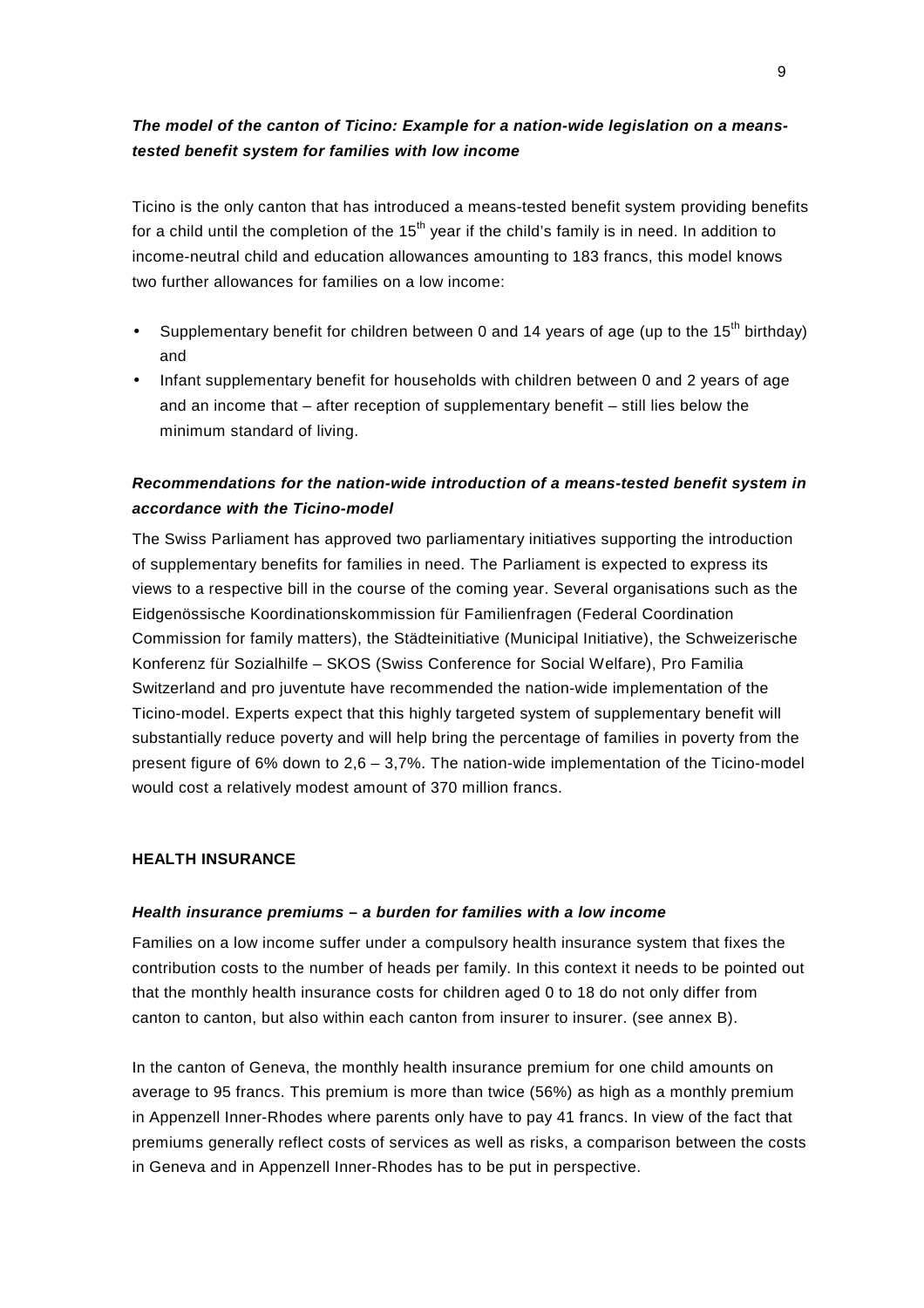<span id="page-9-0"></span>However, even a comparison between Geneva and Zurich, which in terms of number of inhabitants per medical doctor or level of income are closer than Geneva and Appenzell Inner-Rhodes, reveals a considerable difference in premium costs. Parents in Geneva have to pay the above-mentioned amount of 95 francs, whilst parents in Zurich pay only 63 francs.

Upon adoption of the Federal Law on Health Insurance in 1996, the legislator foresaw the possible discrepancies between the health insurance contributions in the various cantons. In order to alleviate these discrepancies, a system of premium reductions was introduced for policyholders living on a low income. These premium reductions that are covered by federal as well as by cantonal contributions were also laid down in the Federal Law on Health. However, the adoption and implementation of concrete measures was left to the cantonal governments. As a result, 26 different systems of premium reduction emerged, all differing greatly as far as their social effectiveness is concerned. The necessary preconditions for entitlement as well as the calculation also differ substantially from canton to canton. $^6$ 

## *Premium reduction in the compulsory health insurance*

It its message concerning the Federal Law on Health Insurance, the Federal Council has stated that health insurance costs should not exceed 8% of the taxable income of a family. A study requested by the Federal Office for Social Security<sup>7</sup> shows that in some cantons, even after reception of the premium reduction, the financial burden for families and single parent families remains very high. On the basis of their own calculations the authors of the study estimate that 8% of the taxable income generally equal 6% of the disposable income. The disposable income equals the net income minus the federal, cantonal and municipal taxes.

The study examines the health insurance premium costs for the four following population categories:

- A female pensioner with a retirement pension of 35 000 Swiss francs (our report will no longer refer to this example);
- A single mother with two children (aged 6 and 8) and a gross annual income of 40 000 francs;
- A middle class family with two children (aged 10 and 15) and a gross annual income of 70 000 francs;
- A large family with four children (aged 2, 4, 7 and 10) and a gross annual income of 70 000 francs.

The study shows that the Federal Council's intention to limit the health insurance premium costs to a maximum of 8% of the taxable income was not achieved in the cantons of Zurich, Lucerne, Solothurn, Basle-Town, Basle-Country, Schaffhausen, Argovia, Thurgovia, Ticino, Vaud, Geneva and Jura.<sup>8</sup>

 6 Die sozialpolitische Wirksamkeit der Prämienverbilligung in den Kantonen: Monitoring 2000 (The social effectiveness of premium reduction in the cantons: Monitoring 2000), by: A. Balthasar, Interface Institut für Politikstudien, 31<sup>th</sup> Januar 2001, Lucerne. http://www.interface-politikstudien.ch/Deutsch/aktuell.htm, S. 29<br><sup>7</sup> Die sozialnolitische Wirksomkait der Drämismus Wi

Die sozialpolitische Wirksamkeit der Prämienverbilligung in den Kantonen: Monitoring 2000 (The social effectiveness of premium reduction in the cantons: Monitoring 2000), by A. Balthasar, Interface Institute für Politikstudien, 31<sup>th</sup> January 2001, Lucerne http://www.interface-politikstudien.ch/Deutsch/aktuell.htm

 $8$  Idem, p.  $7$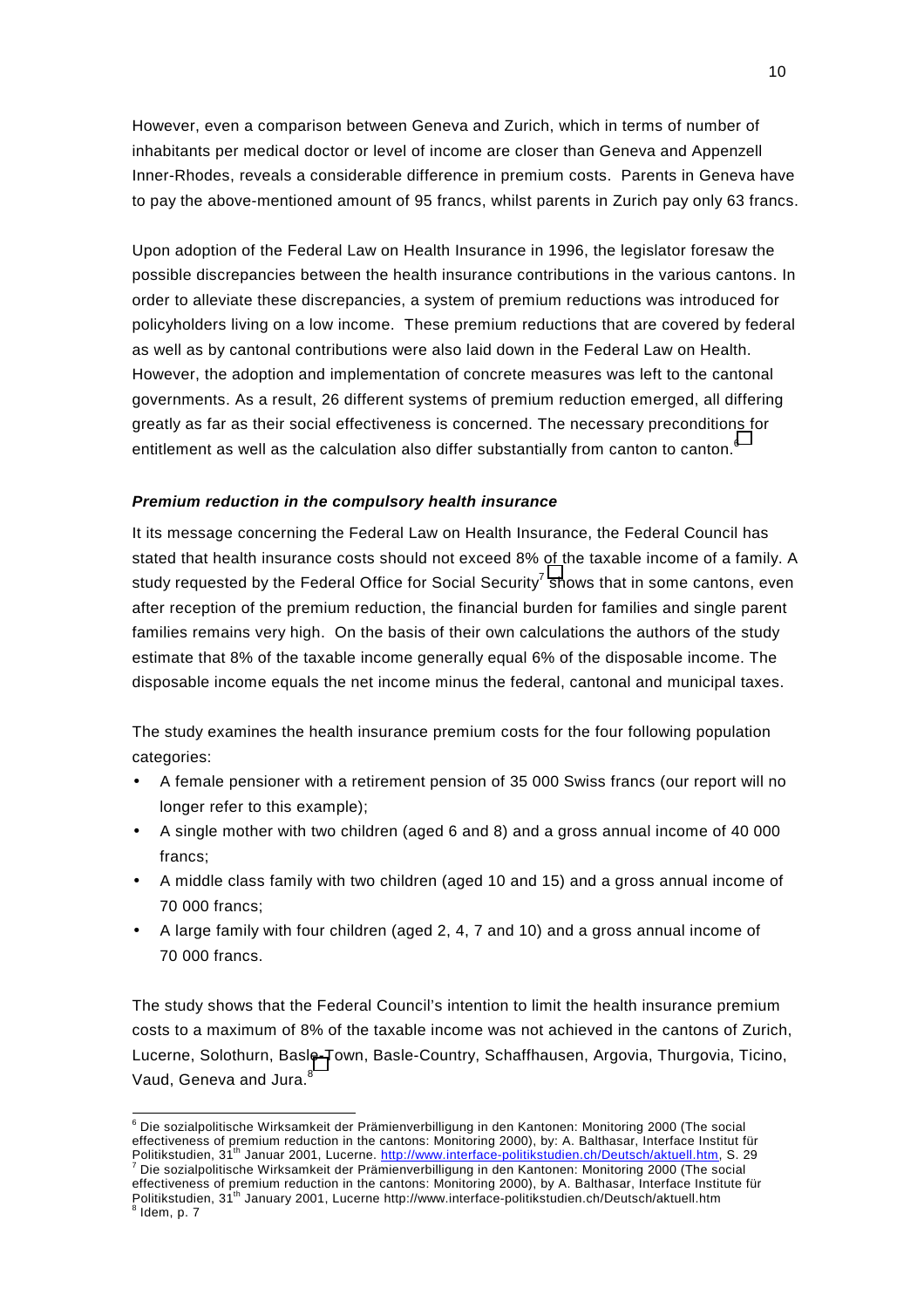<span id="page-10-0"></span>The study also established the following facts:

- Even after having been granted premium reduction, «middle-class families» in 20 cantons still pay more than 6% of their disposable income on compulsory health insurance. In many cantons premium costs for «middle-class families» remain relatively high despite of the reduction. In the cantons of Zurich, Schwyz, Glarus and Ticino «middle-class families» are not even entitled to receive a premium reduction.<sup>9</sup>
- The following results were established for «single-parent families»: Only members of this study-group that reside in the cantons of Basle-Country or Geneva have to pay more than 6% of their disposable income for compulsory health insurance. The premium reduction eases the financial burden of many single-parent families. However, the study also shows that the effectiveness of premium reductions for single-parent families has decreased between 1998 and 2000. Whilst in 1998 the average Swiss single-parent family only had to spend 3,5% of the disposable income on health insurance premiums, by year 2000 this figure had risen to  $5.4\%$ .<sup>10</sup>
- «Large families» in the cantons of Zurich, Lucerne, Schwyz, Soloturn, Basle-Town, Basle-Country, Thurgovia, Ticino and Geneva pay more than 6% of their disposable income for health insurance premiums. Premium reductions do help ease the financial burden of this study-group, but in many cantons the social objectives of premium reductions are not fully achieved.

Furthermore it should be noted, that the present system of premium reduction fails to harmonise the substantially cantonal differences in health insurance costs. For the category of «single-parent families» for example it was shown that the average annual health insurance premium after premium reduction in the canton of Geneva is still roughly 10 times higher than in Appenzell Outer-Rhodes (2952 francs in Geneva, 252 francs in Appenzell Outer-Rhodes).<sup>11</sup>

But not only premium costs differ from canton to canton, the access to health services is also very different. Parents residing in deprived rural cantons are obliged to take out additional health insurance policies for their children in order to make sure that their children, should the need arise, can be treated in a different canton. Often the closest child clinic is located only a few kilometres away, but might be administered by a different canton. Parents of seriously ill, disabled or chronically affected children have to overcome bureaucratic hurdles before health insurance, invalidity insurance or other institutions are

prepared to cover the cost for the required medical treatment of their children.

# **VICTIMS OF TRAFFIC ACCIDENTS**

The rapidly increasing traffic volume and the high number of casualties on Swiss roads point to the need of developing a new road safety policy. Traditional concepts of road safety were

<sup>&</sup>lt;sup>9</sup> Idem, p. 7- 8

 $10^{10}$  Idem, p. 8 and 10.<br> $11^{11}$  Idem, Annex A4, p. 95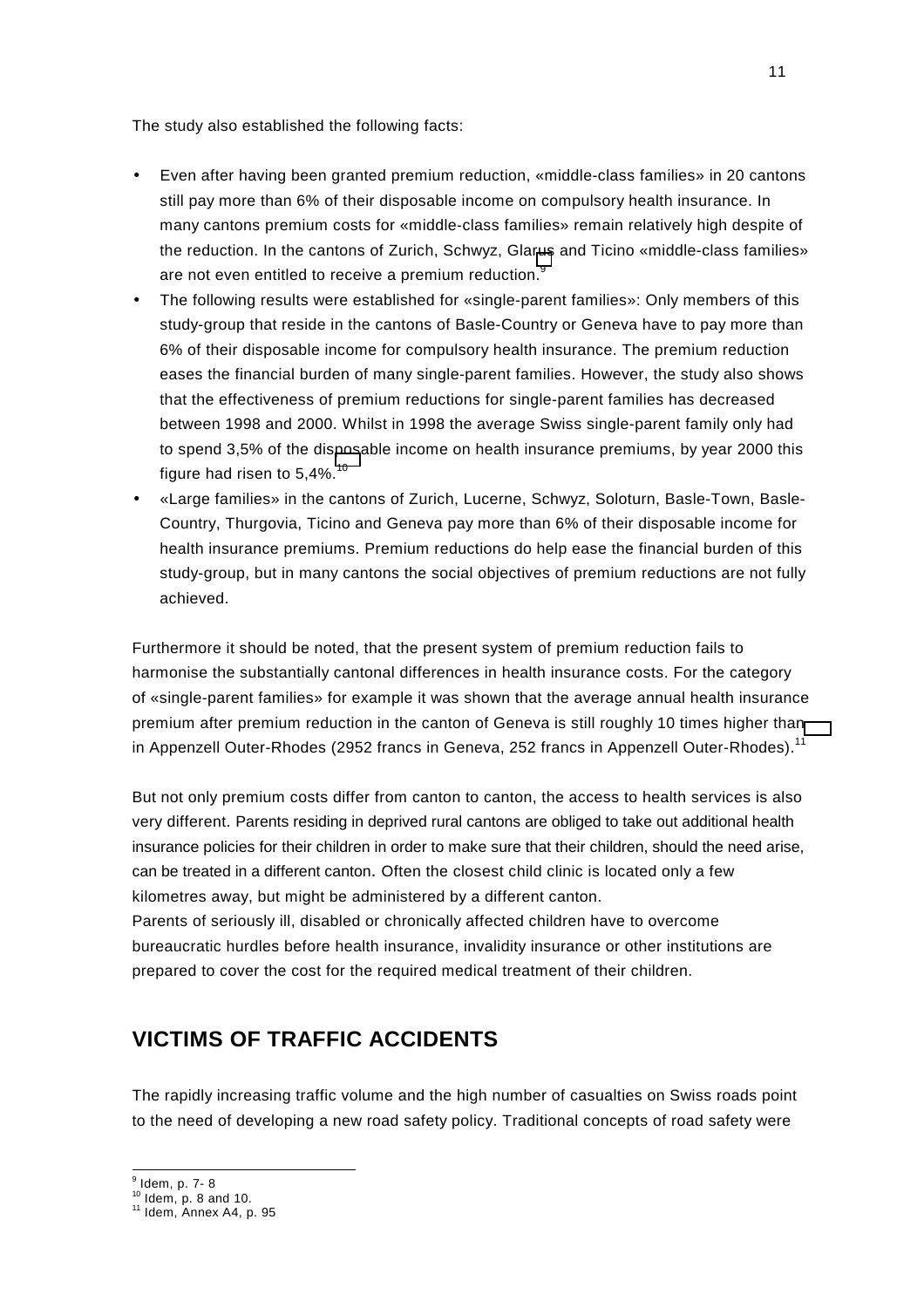generally based on the presumption that a certain number of casualties cannot be avoided. But in October 1997, Sweden has adopted a pioneer regulation for road safety, the «vision zero». This vision aims at making sure that in future no road user will be injured or killed in a road accident.

The reorganisation of the transportation system has to focus on its weakest and most vulnerable users: pedestrians, cyclists, motorcyclists and first of all children. The transportation system has to be organised in such a way that children and vehicles can coexist.

In its evaluation of causes of death, the Swiss Council for Accident Prevention has revealed that between 1991 and 1995 almost half (49,3%) of all fatal accidents of children between 0 and 14 years of age were road traffic accidents. The OECD-countries reported that an average of 41% accidental child deaths were due to road traffic accidents.<sup>12</sup>

The most recent table on causes of deaths (1998) shows that 20% of **all** causes of death (not only due to accidents as mentioned in the previous paragraph, but also to illnesses) of male children aged 1 to 14 were due to road traffic. The respective figure for girls in the same age category was slightly lower, namely 12%. Hence, in 1998 road traffic accidents were the main cause of death for male children aged 1 to 14, followed by death due to cancer. For girls, road traffic accidents were the second most frequent cause of death, general accidents being the main cause.

According to statistics complied by the Swiss Council for Accident Prevention, in the year 2002 a total of 2562 children were injured in road traffic accidents. In the same year, 28 children were killed on Swiss roads.<sup>13</sup> It has to be noted that these statistics only cover road accidents involving children aged 0 to 14 years. The respective figures for the age group defined by the Convention of the Rights of the Child, that is the age group between 0 and 18, will probably be higher.

Further statistics of the Swiss Council for Accident Prevention show the number of injured persons by age group and traffic participation. This table reveals that in 2000, most of the accident victims in the traffic participation categories pedestrians, cyclists and motorcyclists were children:

- The majority of all pedestrians involved in road traffic accidents, irrespective of age, were children between 5 and 9 years of age (440).
- The majority of all cyclists involved in road traffic accidents, irrespective of age, were children between 10 and 14 years of age (507).

l  $12$  Innocenti Report Card, No. 2, Child Deaths by Injury in Rich Nations, UNICEF Innocenti Research Centre, Florenz, February 2001, p. 9<br><sup>13</sup> Swiss Council for Accident Prevention (bfu), Statistics 2001, Accident – Road traffic, Accident victims among

children (aged 0-14) in road traffic 1980-2000, http://www.bfu.ch/forschung/statistik/statistik\_%202001/usv\_t\_09.htm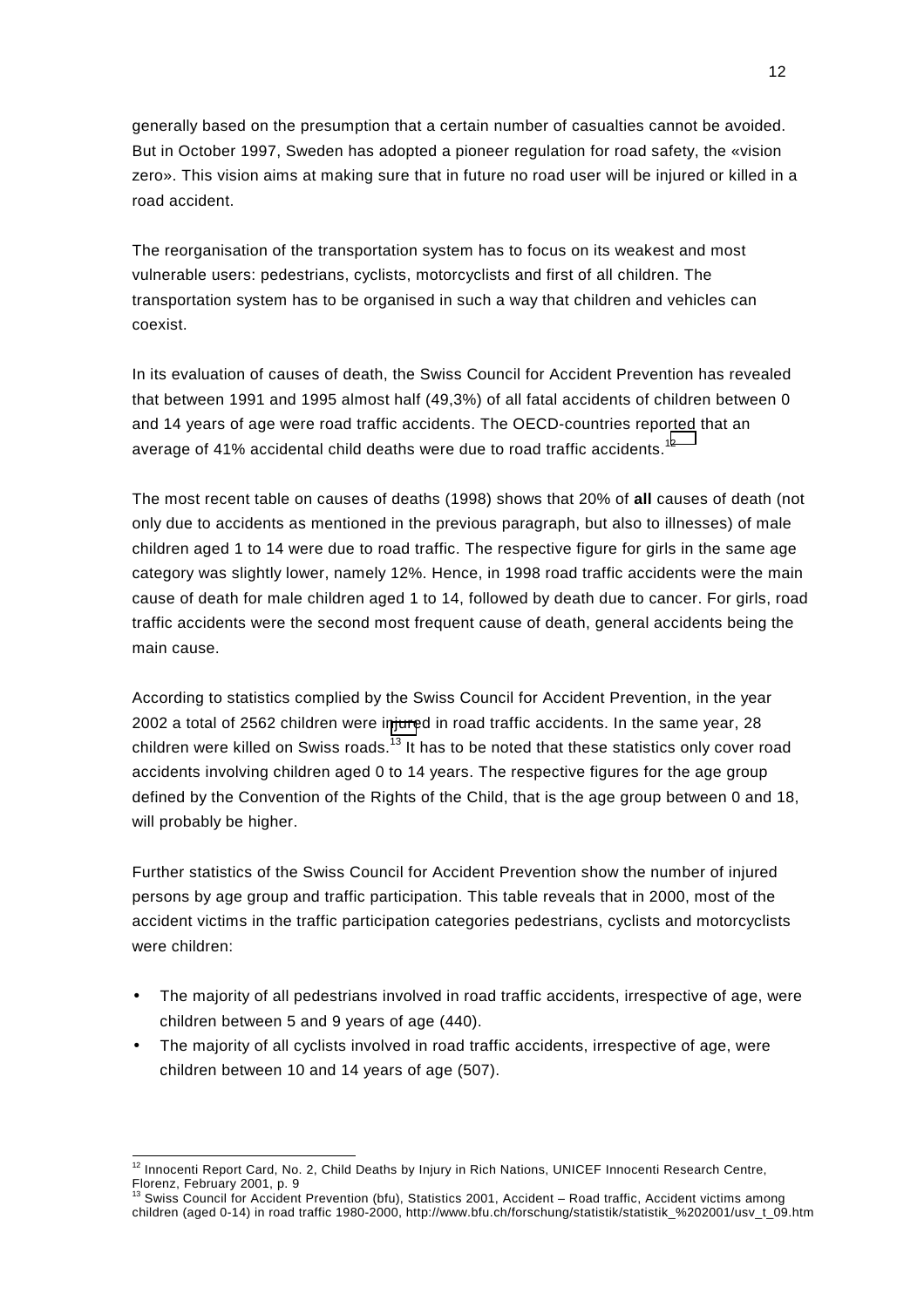• The majority of all motorcyclists involved in road traffic accidents, irrespective of age, were young people between 15 and 17 years of age  $(402)$ .<sup>14</sup>

The analysis of road accident data shows an overall gradual decline in road accidents involving children. However, this reduction is limited to the younger age groups. Today, roughly as many children aged 9 and children using a vehicle are involved in road traffic accidents as there were 20 years ago. The fact that the number of juvenile road traffic victims of both categories is relatively constant shows that our preventive measures have clearly failed. The decreasing number of younger traffic victims might well be explained by the fact that, over the years, children have increasingly been expelled from their traditional playing areas and are nowadays more and more frequently accompanied by adults. Today, between one quarter and one third of the five year-olds can no longer leave their flat or house without being accompanied. The drastic loss of freedom and the reduction of open spaces have a negative impact on the development of a child's motor skills. However, good physical coordination and control are indispensable prerequisites for competent traffic navigation. Our children are loosing out: Increasing traffic volumes prevent them from exercising precisely those skills that they need to successfully navigate the growing danger that increasing traffic volumes entails.

In Switzerland as a whole, road safety campaigns form a compulsory element of kindergarten and primary school education. Since no such obligatory traffic education exists for secondary schools, several institutions such as the police, transport associations, driving instructors and insurance companies provide their services in order to inform young road users. But Switzerland is still a long way away from implementing a coherent road safety campaign.<sup>15</sup>

In this context it seems a major shortcoming that Switzerland has so far failed to set up a specialised road safety office or department which concentrates and coordinates all measures for the improvement of road safety and which elaborates, coordinates and implements a coherent road safety policy. At present this challenging task is divided between the Confederation, cantons, public offices and numerous private organisations and traffic associations.

Due to the initiative of Federal Counsellor Leuenberger, Switzerland now and for the first time intends to elaborate a coherent road safety policy. In late 2000 the Swiss Council for Accident Prevention was given the mandate to draft a report on the principles of a nation-wide, harmonised road safety policy and to elaborate a possible concept. This report was recently submitted to the Federal Department of Environment, Transport, Energy and Communications, but has not yet been made public. We await which measures the Department will adopt in order to improve road safety in Switzerland.

l

<sup>&</sup>lt;sup>14</sup> Swiss Council for Accident Prevention (bfu), Statistics 2001, Accident – Road traffic, Injured persons by age group and traffic participation, 2000, http://www.bfu.ch/forschung/statistik/statistik\_%202001/usv\_t\_19.htm group and traffic participation, 2000, http://www.bfu.ch/forschung/statistik/statistik\_%202001/usv\_t\_19.htm 15 Rep Mofafahrer an der Oberstufe (Defining a curriculum for cyclist and motorcyclists in secondary school), Jacqueline Bächli-Biétry, 1998.